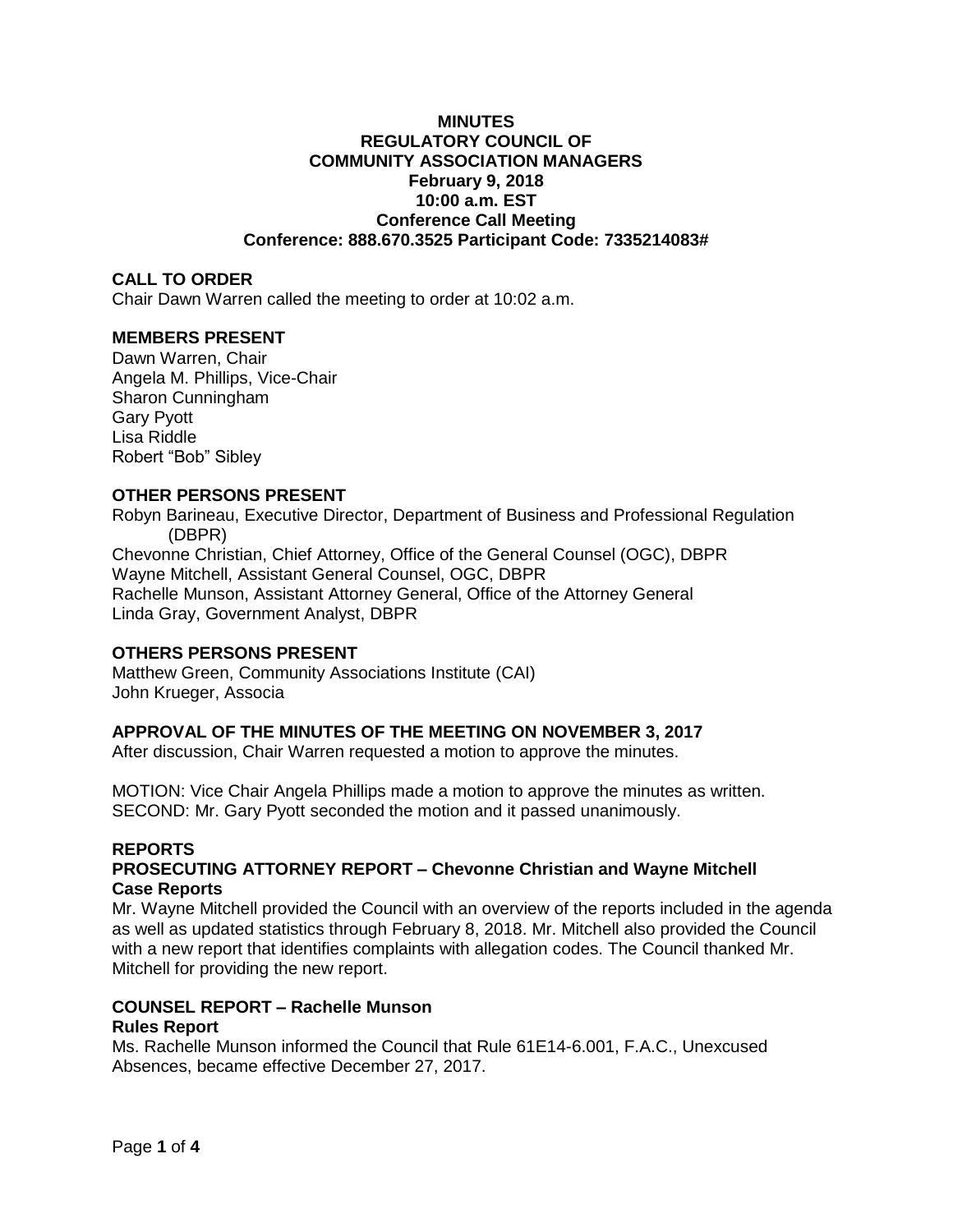Ms. Barineau, Executive Director, introduced the Department's new paperless license initiative, in which licensees will no longer need to request a duplicate license and pay the designated fee to the Department. She added that customers would print their licenses via their portal login for initial licenses, renewal licenses and anytime a duplicate license was necessary. The Council was asked to consider and vote on amending Rule 61E14-3.001, F.A.C., to remove the cost of a duplicate license.

## **61E14-3.001 Fees.**

| (12) Duplicate license fee in event of loss or destruction       | \$25.00  |
|------------------------------------------------------------------|----------|
| (12)(13) Application fee for continuing education providers      | \$250.00 |
| $(13)(44)$ The renewal fee for continuing education providers    | \$250.00 |
| $(14)$ (15) Application fee for prelicensure education providers | \$250.00 |
| $(15)(46)$ The renewal fee for prelicensure education providers  | \$250.00 |

After discussion, the following action was taken.

MOTION: Ms. Lisa Riddle made a motion to approve the change as written and remove the duplicate license fee from Rule 61E14-3.001, F.A.C.

SECOND: Vice-Chair Phillips seconded the motion and it passed unanimously.

The Council addressed the Statement of Estimated Regulatory Costs (SERC). The Council determined that this rule amendment would not have an adverse impact on small business nor will it be likely to directly or indirectly increase regulatory costs to any entity (including government) in excess of \$200,000 in the aggregate in Florida within one year after the implementation of the rule amendment.

MOTION: Vice-Chair Phillips made a motion that this rule amendment would not have an adverse impact on small business.

SECOND: Mr. Gary Pyott seconded and it passed unanimously.

The Council discussed if this rule would constitute a minor violation.

After discussion, the following action was taken.

MOTION: Vice-Chair Philips made a motion that this rule amendment would not create a minor violation.

SECOND: Ms. Riddle seconded the motion and it passed unanimously.

## **Delegation of Authority**

Ms. Robyn Barineau requested that this matter be tabled until the May 18, 2018, conference call meeting.

# **EXECUTIVE DIRECTOR REPORT – Robyn Barineau**

**Financial Report – Quarter Ending September 30, 2017**

Ms. Barineau reported that the balance in the Council's operating account was (\$494,263). The unlicensed activity account balance is \$207,532. The Council commended the Department on the decrease of the expenses in the Investigations, General Counsel/Legal and General Revenue charges from September 30, 2016 to September 30, 2017.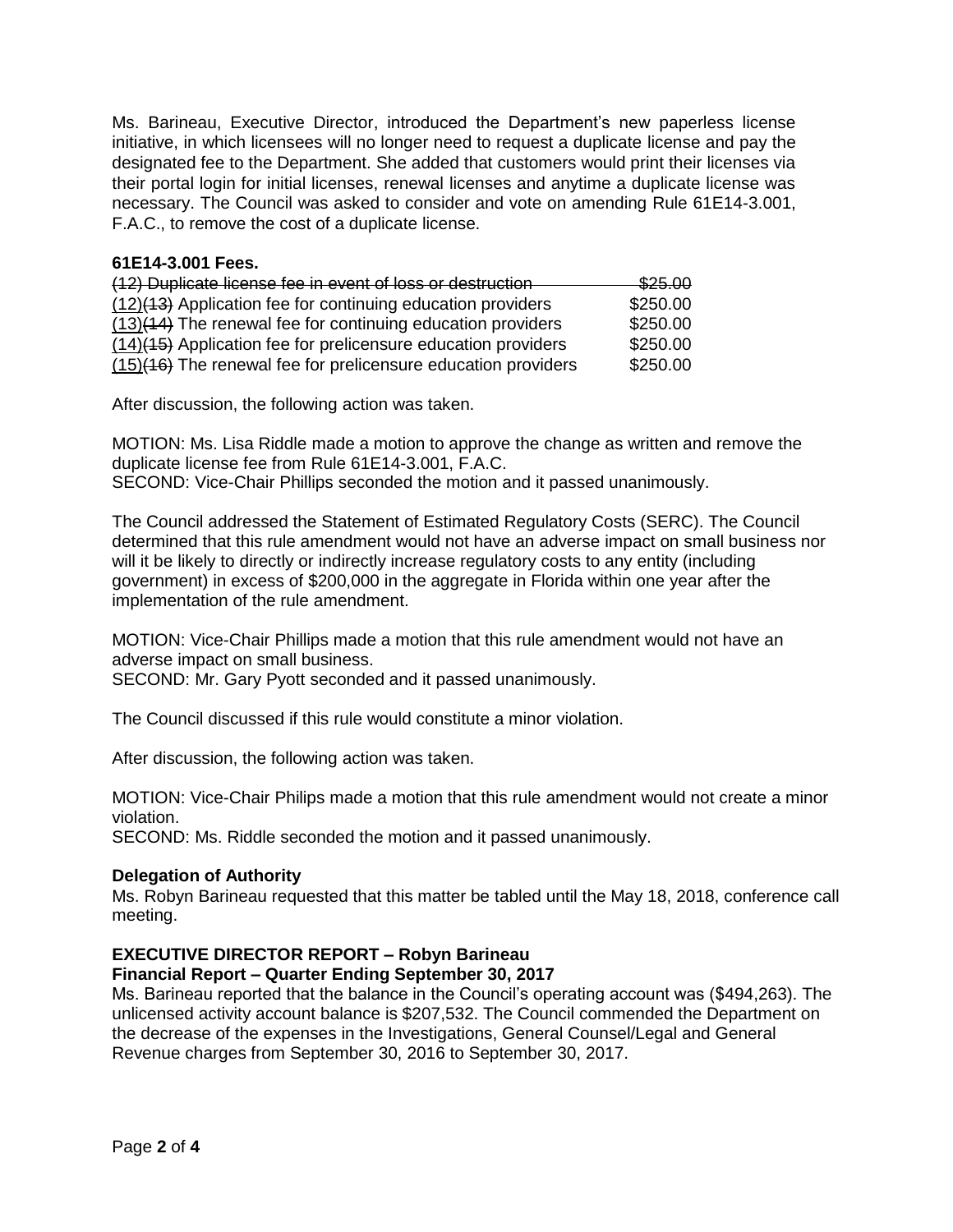# **Future Meeting Dates**

May 18, 2018 – Conference Call August 10, 2018 – Conference Call November 2, 2018 – Gainesville February 22, 2019 – Conference Call May 17, 2019 – Conference Call August 2, 2019 – Conference Call November 8, 2019 – Fernandina Beach

# **NEW BUSINESS**

Mr. Bob Sibley and Chair Warren requested that the Department research the availability for the Council to be provided laptops for conference call and in-person meeting agendas.

# **OLD BUSINESS**

There was no old business to come before the Council at this time.

# **ELECTIONS**

Nominations were solicited for the position of Chair of the Regulatory Council of Community Association Managers.

Vice Chair Phillips nominated Chair Warren as Chair of the Council. Ms. Cunningham seconded the nomination.

Ms. Riddle thanked current leadership for their service on the Council, and suggested the Council consider a rotation system for Council Chair and Vice Chair.

Ms. Riddle nominated Mr. Sibley as Chair of the Council. Mr. Sibley respectfully declined the nomination.

Ms. Riddle nominated Ms. Cunningham as Chair of the Council. Mr. Pyott seconded the nomination.

A vote was taken by roll call, and Chair Warren, Vice Chair Phillips and Mr. Sibley voted in favor of Chair Warren as Chair of the Council. Ms. Cunningham, Mr. Pyott and Ms. Riddle voted in favor of Ms. Cunningham as Chair of the Council. After discussion, Ms. Cunningham asked to change her vote in favor of Chair Warren as Chair of the Council.

Nominations were solicited for the position of Vice Chair of the Regulatory Council of Community Association Managers.

Chair Warren nominated Vice Chair Phillips as Vice Chair of the Council. Mr. Pyott seconded the nomination.

There were no other nominations for Vice Chair of the Council, so by acclamation, Vice Chair Phillips was reelected Vice Chair of the Council.